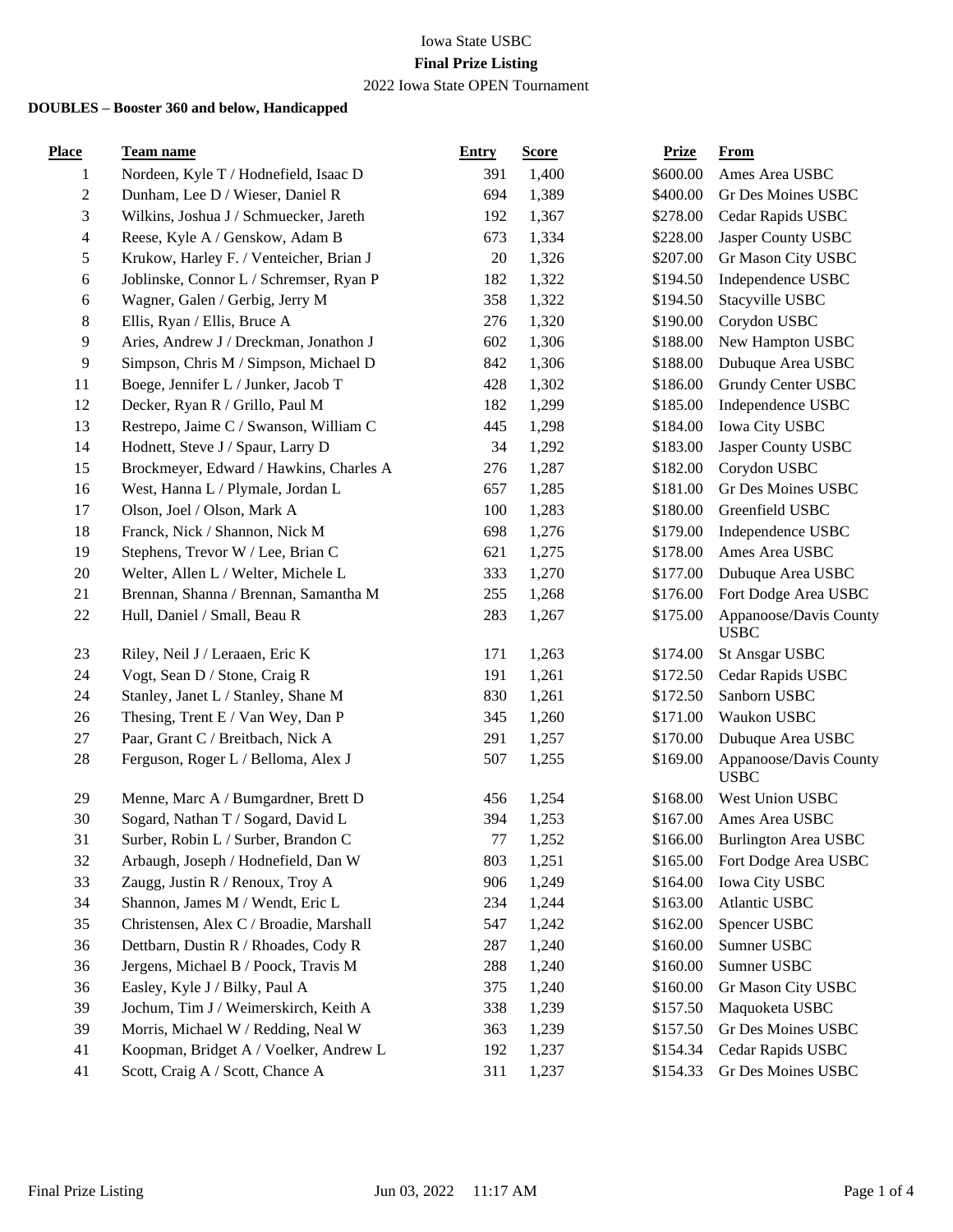## Iowa State USBC **Final Prize Listing**

# 2022 Iowa State OPEN Tournament

| <b>Place</b> | Team name                                  | <b>Entry</b> | <b>Score</b> | <b>Prize</b> | <b>From</b>                           |
|--------------|--------------------------------------------|--------------|--------------|--------------|---------------------------------------|
| 41           | Ivanov, Michael R / Brahm, Bill E          | 465          | 1,237        | \$154.33     | Dubuque Area USBC                     |
| 44           | Launderville, Tom M / Carlson, Michael L   | 573          | 1,236        | \$152.00     | Greene County USBC                    |
| 45           | Mclaury, Tim S / Starr, Cheyanne D         | 363          | 1,235        | \$151.00     | Gr Des Moines USBC                    |
| 46           | Gourley, Wendell K / Van Wyhe, Ken L       | 39           | 1,234        | \$149.50     | Red Oak USBC                          |
| 46           | Rook, Jamie M / Hunt, Sam A                | 772          | 1,234        | \$149.50     | Monticello USBC                       |
| 48           | Zenor, Randy D / Guffey, Nathan            | 39           | 1,233        | \$147.50     | Red Oak USBC                          |
| 48           | Case, Terrence L / Balzer, Max K           | 129          | 1,233        | \$147.50     | Gr Siouxland USBC                     |
| 50           | Jacobson, Benjamin R / Hopkins, Drew E     | 568          | 1,232        | \$146.00     | Greene County USBC                    |
| 51           | Bickford, Jake L / Keil, Keith A           | 338          | 1,231        | \$145.00     | Maquoketa USBC                        |
| 52           | Vry, Curtis S / Vry, Brad L                | 157          | 1,227        | \$144.00     | <b>Stuart USBC</b>                    |
| 53           | Irvin, Dan S / Eckhoff, Jonathon J         | 544          | 1,226        | \$142.50     | Iowa City USBC                        |
| 53           | Johnson, Michelle / Johnson, Chad L        | 805          | 1,226        | \$142.50     | Fort Dodge Area USBC                  |
| 55           | Albrecht, Monty R / Clayton, Phillip D, Jr | 572          | 1,225        | \$140.50     | Greene County USBC                    |
| 55           | McClurg, Bryce T / Johnson, Brett W        | 902          | 1,225        | \$140.50     | Gr Mason City USBC                    |
| 57           | Colvin, Jeff / Buerckley, Raymond L        | 825          | 1,223        | \$139.00     | <b>Boone County USBC</b>              |
| 58           | Smith, Mike B / Ross, Lisa                 | 33           | 1,222        | \$138.00     | Jasper County USBC                    |
| 59           | Prather, Shawn D / Prather, David C        | 147          | 1,221        | \$137.00     | Cedar Rapids USBC                     |
| 60           | Randolph, Douglas S / Thompson, Cory L     | 116          | 1,220        | \$136.00     | Gr Des Moines USBC                    |
| 61           | Beck, Jamie J / Wirth, Jason E             | 391          | 1,219        | \$135.00     | Ames Area USBC                        |
| 62           | Eddards, Robert A / Folkmann, Nicole E     | 149          | 1,218        | \$134.00     | Cedar Rapids USBC                     |
| 63           | Brant, Corey M / Corwin, Greg L            | 35           | 1,217        | \$133.00     | Jasper County USBC                    |
| 64           | Carriere, Teresa A / Branchcomb, Al        | 317          | 1,214        | \$131.50     | Gr Des Moines USBC                    |
| 64           | Munson, Kariann L / Grimm, Joel E          | 670          | 1,214        | \$131.50     | Jasper County USBC                    |
| 66           | Hagen, Brian L / Mc Nulty, Brian J         | 191          | 1,213        | \$130.00     | Cedar Rapids USBC                     |
| 67           | VanMersbergen, Wayne A / Zantingh, Ron E   | 43           | 1,212        | \$128.50     | Pella USBC                            |
| 67           | Blakeman, David M / Ties, Jacob W          | 289          | 1,212        | \$128.50     | Dubuque Area USBC                     |
| 69           | Berns, Alex M / Johnson, Steven J          | 342          | 1,211        | \$127.00     | Waukon USBC                           |
| 70           | Tesch, Cordell G / Ackerman, Joseph M, Jr  | 552          | 1,210        | \$125.50     | Spencer USBC                          |
| 70           | Wendel, Jessica J / Crampton, Dennis R     | 682          | 1,210        | \$125.50     | Sioux Rapids-Alta USBC                |
| 72           | Schwering, Alicia M / Saldana, Shaun R     | 509          | 1,209        | \$124.00     | Appanoose/Davis County<br><b>USBC</b> |
| 73           | Mc Intosh, Richard L / Wenstad, James A    | 99           | 1,208        | \$122.50     | Greenfield USBC                       |
| 73           | Eads, Ron L, Jr / Sessions, Charles E      | 741          | 1,208        | \$122.50     | Gr Des Moines USBC                    |
| 75           | Woodside, Bruce W / Clark, Lenny           | 123          | 1,207        | \$120.50     | Keokuk USBC                           |
| 75           | Lenoch, Nick M / McFarland, James R, Jr    | 905          | 1,207        | \$120.50     | Iowa City USBC                        |
| 77           | Chance, Bob W / Walter, Samantha M         | 115          | 1,206        | \$119.00     | Gr Des Moines USBC                    |
| 78           | Kiner, Kyle D / Fellers, Anthony           | 619          | 1,203        | \$118.00     | Iowa Great Lakes USBC                 |
| 79           | Waltz, Chad M / Waltz, Dillon E            | 153          | 1,202        | \$117.00     | Gr Des Moines USBC                    |
| 80           | Cook, Michelle J / Stacy, Cheryl A         | 659          | 1,201        | \$116.00     | Gr Des Moines USBC                    |
| 81           | Simpson, Brandon A / Bowlin, Greg A        | 685          | 1,200        | \$115.00     | Gr Des Moines USBC                    |
| 82           | Hancox, Scott A / Palmer, Scott L          | 507          | 1,199        | \$114.00     | Appanoose/Davis County<br><b>USBC</b> |
| 83           | Betts, Bob E / Imlay, Ronald E             | 393          | 1,198        | \$111.50     | Ames Area USBC                        |
| 83           | Halsrud, Jason / Smith, Kevin J            | 512          | 1,198        | \$111.50     | Estherville USBC                      |
| 83           | Dausel, Darin D / Earl, Michael J          | 676          | 1,198        | \$111.50     | Ida Grove USBC                        |
| 83           | Bast, David A / Baxter, Jason D            | 840          | 1,198        | \$111.50     | Gr Cedar Valley USBC                  |
| 87           | Langreck, Brandon / Bock, Trevor A         | 226          | 1,197        | \$109.00     | Sumner USBC                           |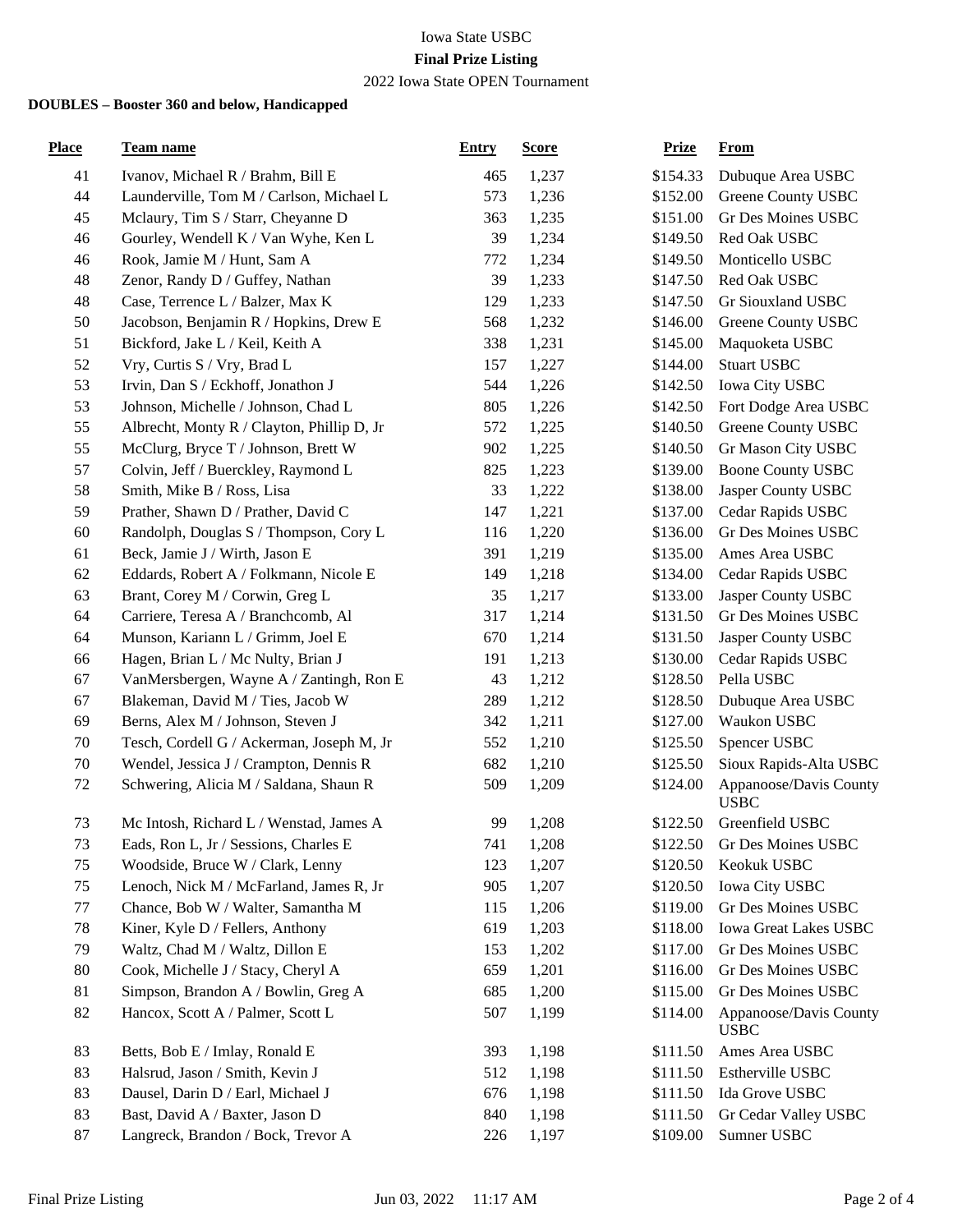# Iowa State USBC **Final Prize Listing**

# 2022 Iowa State OPEN Tournament

| <b>Place</b> | <u>Team name</u>                          | Entry | <b>Score</b> | <b>Prize</b> | From                        |
|--------------|-------------------------------------------|-------|--------------|--------------|-----------------------------|
| 88           | Curtis, Brenda / Nelson, Dale             | 128   | 1,196        | \$107.00     | Gr Siouxland USBC           |
| 88           | Boche, Roger J / Underwood, Lance B       | 218   | 1,196        | \$107.00     | <b>Burlington Area USBC</b> |
| 88           | Molacek, Alex / King, Hunter A            | 519   | 1,196        | \$107.00     | Estherville USBC            |
| 91           | Brown, Timothy D / Foss, Robert A         | 99    | 1,195        | \$105.00     | Greenfield USBC             |
| 92           | Licht, Ronnie G / Gregory, Allen L        | 106   | 1,194        | \$104.00     | Iowa City USBC              |
| 93           | Derifield, Matt / Shonka, Jazmine E       | 439   | 1,193        | \$102.50     | Oelwein USBC                |
| 93           | Rohach, Mike A / Parks, Leslie M          | 707   | 1,193        | \$102.50     | Grundy Center USBC          |
| 95           | Kafer, Dave L / Vermeulen, Joe S          | 468   | 1,191        | \$99.50      | Dubuque Area USBC           |
| 95           | Clubb, Skyler C / Clubb, Steve M          | 496   | 1,191        | \$99.50      | Sigourney USBC              |
| 97           | Mitchley, Mark V / Jensen, Lukas          | 900   | 1,189        | \$98.00      | Dubuque Area USBC           |
| 98           | Wolf, Brian J / Eynon, William R          | 424   | 1,188        | \$95.50      | Iowa City USBC              |
| 98           | Hess, Sarajane L / Hess, Derek A          | 633   | 1,188        | \$95.50      | Gr Des Moines USBC          |
| 98           | Sheridan, Tim R / Strand, Samantha L      | 658   | 1,188        | \$95.50      | Gr Des Moines USBC          |
| 98           | Collins, Duane R / Vander Molen, Gary W   | 792   | 1,188        | \$95.50      | Pella USBC                  |
| 102          | Huebbe, Todd H / Houghton, Nicole K       | 92    | 1,187        | \$92.50      | Gr Des Moines USBC          |
| 102          | Rummery, Charles D / Williams, Randy A    | 738   | 1,187        | \$92.50      | Dubuque Area USBC           |
| 104          | Horner, Ken L / Knapp, Bob M              | 130   | 1,186        | \$90.50      | Gr Des Moines USBC          |
| 104          | Lovejoy, Kodie / Hoffman, Zachary         | 480   | 1,186        | \$90.50      | Gr Siouxland USBC           |
| 106          | Hertel, Jessica E / Hertel, Bryan A       | 863   | 1,185        | \$89.00      | Gr Cedar Valley USBC        |
| 107          | Heeren, Jeff A / Hodnefield, Dan W        | 395   | 1,184        | \$87.50      | Ames Area USBC              |
| 107          | Ehlers, Kurt E / Straw, Daniel L          | 521   | 1,184        | \$87.50      | Independence USBC           |
| 109          | Oder, Roxanne M / Munson, Roger A         | 91    | 1,183        | \$86.00      | Gr Des Moines USBC          |
| 110          | Glover, Rick / Urias, James D             | 19    | 1,182        | \$84.00      | Pella USBC                  |
| 110          | Tye, Kristina / Blanchard, Zachary J      | 233   | 1,182        | \$84.00      | Atlantic USBC               |
| 110          | Carpenter, Shane / Wolfe, Gary L          | 622   | 1,182        | \$84.00      | Gr Des Moines USBC          |
| 113          | Hare, Brian J / Davison, Austin C         | 477   | 1,181        | \$82.00      | Maquoketa USBC              |
| 114          | Nord, Lesley R / Niksich, Michael R       | 126   | 1,180        | \$80.00      | Gr Davenport Metro USBC     |
| 114          | Ellithorpe, Jacob L / Clark, Tristan M    | 329   | 1,180        | \$80.00      | Maquoketa USBC              |
| 114          | Mathes, Shelbee Y / Svendsen, Brendon L   | 660   | 1,180        | \$80.00      | Gr Des Moines USBC          |
| 117          | Hadley, Daniel J / Hadley, Victoria R     | 148   | 1,179        | \$76.50      | Cedar Rapids USBC           |
| 117          | DePoorter, Kelsey R / Depoorter, Justin L | 149   | 1,179        | \$76.50      | Cedar Rapids USBC           |
| 117          | Rader, Kristi K / Rader, Gary D           | 402   | 1,179        | \$76.50      | Tripoli USBC                |
| 117          | Dalen, Logan / Clabaugh, Kelly            | 519   | 1,179        | \$76.50      | Estherville USBC            |
| 121          | Holub, Stephen R / Naugle, Jeremiah L     | 403   | 1,177        | \$73.50      | Tripoli USBC                |
| 121          | Munson, Jason L / Gifford, Nathan B       | 671   | 1,177        | \$73.50      | Jasper County USBC          |
| 123          | Miller, Peyton E / Warrington, Austin H   | 237   | 1,176        | \$71.50      | Iowa City USBC              |
| 123          | Rook, Russell S / McCauley, Charles M     | 872   | 1,176        | \$71.50      | Gr Cedar Valley USBC        |
| 125          | Holder, Salana J / Lenihan, Mckenzie L    | 162   | 1,174        | \$70.00      | <b>Council Bluffs USBC</b>  |
| 126          | Slechta, Michael / Mortimer, Steven L     | 713   | 1,173        | \$68.50      | Council Bluffs USBC         |
| 126          | Epperson, Maureen A / Jones, Andy E       | 868   | 1,173        | \$68.50      | Gr Cedar Valley USBC        |
| 128          | Miller, David B / Sears, Jeffrey L        | 110   | 1,172        | \$66.50      | <b>Iowa City USBC</b>       |
| 128          | Rogness, Kurt / Mc Bride, Brad D          | 143   | 1,172        | \$66.50      | Cedar Rapids USBC           |
| 130          | Hackathorn, Adam G / Grimm, Stanley J     | 670   | 1,171        | \$65.00      | Jasper County USBC          |
| 131          | Wheeler, John H / Schanbacher, Brian A    | 191   | 1,170        | \$64.00      | Cedar Rapids USBC           |
| 132          | Schlaht, Kyle J / Lacey, Dustin D         | 62    | 1,169        | \$62.00      | Iowa City USBC              |
| 132          | Alter, Bronson E / Alter, Ramey S         | 106   | 1,169        | \$62.00      | Iowa City USBC              |
| 132          | Ketchum, Jonathan / Ott, Roman K          | 779   | 1,169        | \$62.00      | Gr Mason City USBC          |
|              |                                           |       |              |              |                             |